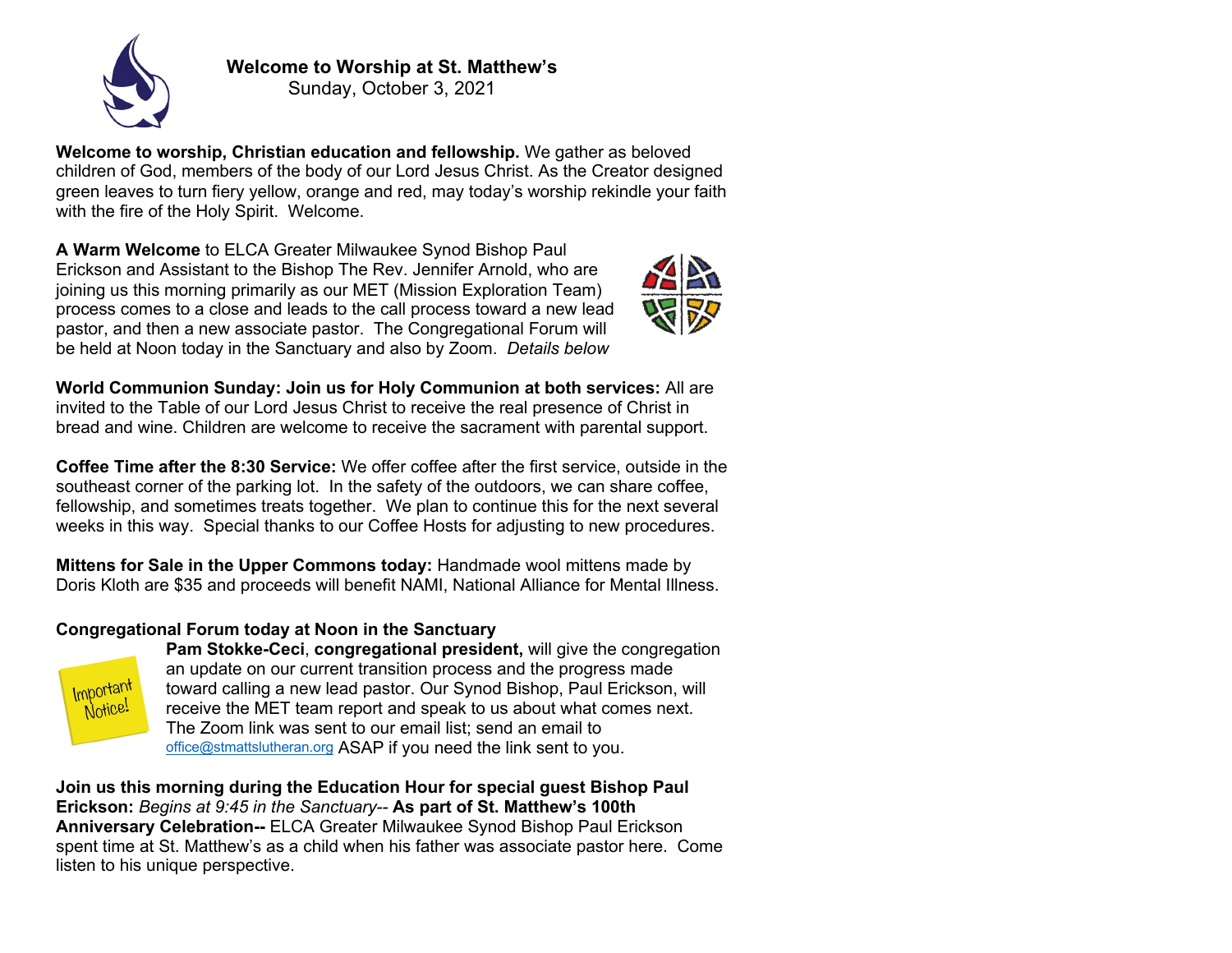# *Announcement Insert for 10-3-21*

**Sunday School continues** today for ages 3 years through 8<sup>th</sup> grade, 9:40-10:30 a.m. Much care is being taken to make Sunday School safe for students, teachers and their families. For information on Sunday School contact the church office, office@stmattslutheran.org OR Gretchen Haugse, ghaugse@me.com.

**New Member Classes** will be offered on October 3, 10 and 17, from 11:00-11:45 a.m. giving an introduction to our congregation, how to have your faith fed and nurtured, how and why we serve our neighbors, and what it means to be a Lutheran Christian. If you are interested in attending, please contact the church office at 414-774-0441 or office@stmattslutheran.org or speak to one of the pastors. But you are welcome, even if you haven't previously RSVP'd.

**Wednesday Bible Study** is now underway with Pastor Ann Williams from 10:00-11:00 a.m. each Wednesday, now in the Upper Room. We are masking in respect for those more vulnerable. We had a great group this past week, but there is still space for you!

#### **Women's Book Discussion Starts Wednesday, October 6**

**Rising Strong: How the Ability to Reset Transforms the Way We Live, Love, Parent and Lead by Brené Brown** Meeting in person at St. Matthew's Wednesday evenings from 7-8 pm in October (October 6, 13, 20, 27). Read introduction and Chapters 1-2 for our first meeting on October 6th. The book is readily available in various formats. If you need assistance in getting a book/more information please contact Sue Swing : sueswing@sbcglobal.net

**Quilt Ministry Fall Quilt Blitz:** we are inviting YOU to join us for a few hours on **Saturday, October 9th from 9:00am-12:00pm in Fellowship Hall** (please wear a mask) to carry on the mission of quilting for others. Remember all of those comfy quilts on the pew backs on Mother's Day? Those were blessed and sent out into the local community and nationwide. Questions? Please contact Bev Etzelmueller at bevetz@sbcglobal.net or 262-250-3969. Empty nesters, young families, grandparents, etc….you are all invited!*Stop by or stay to assist with simple tasks on Saturday, October 9th between 9:00am-12:00pm in Fellowship Hall*

**NAMI WALK** – This walk to benefit National Alliance for Mental Illness will be held at Veterans Park on the lakefront on Saturday, October 9<sup>th</sup> beginning at 9 am. Join Luther Kloth and family in the walk with the "Remembering Doris and Eric Kloth" team. There is an information table in the Upper Commons, or more information can be found online at **https://bit.ly/3D2edUG-NAMI-Kloth**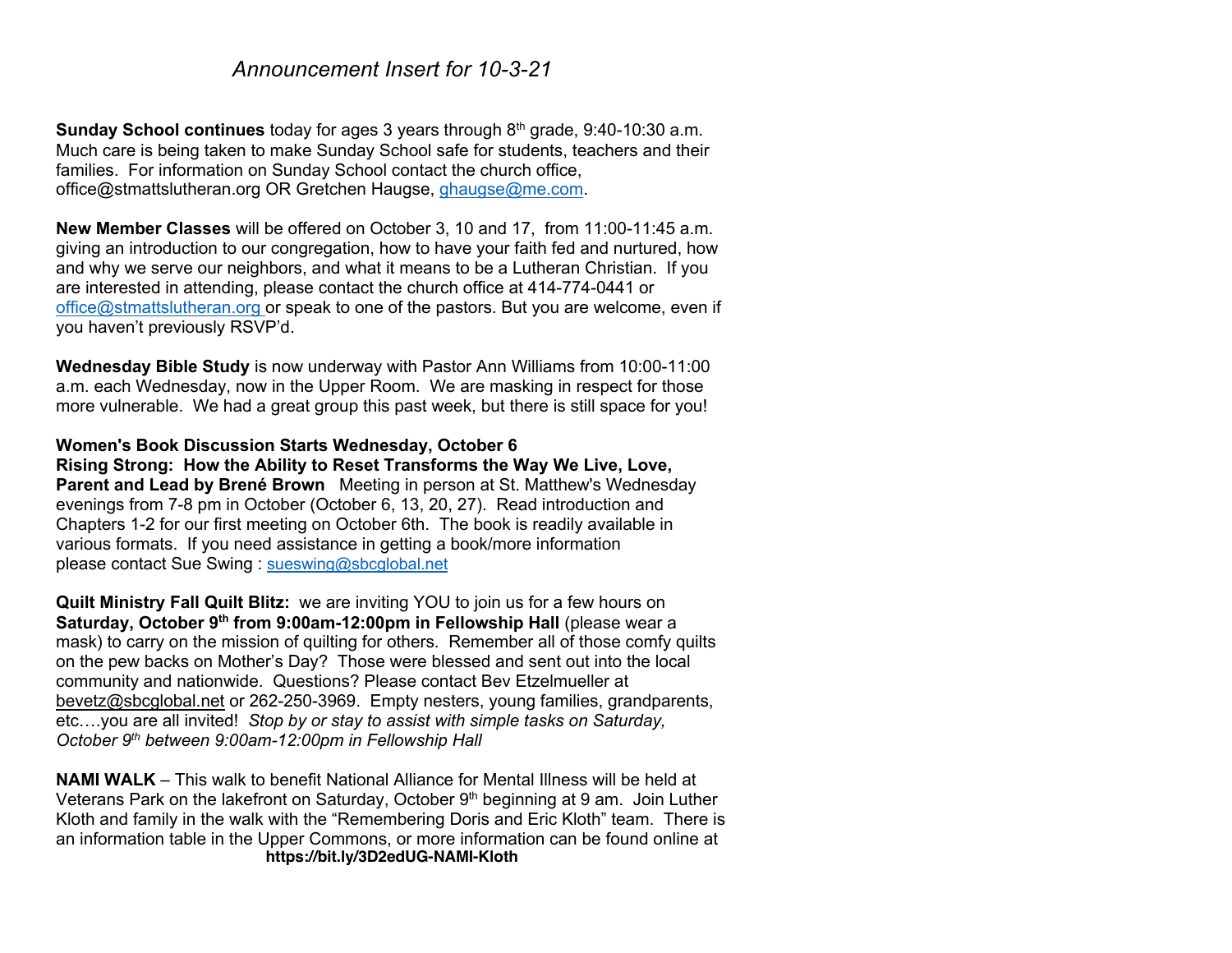"Coming Out Beloved: Worship Service Saturday, October 9<sup>th</sup> at 10:30 a.m at Lake Park Lutheran Church, 2647 N. Stowell Ave., Milwaukee. Bring a lawn chair and blanket for an outside service; BYO bag lunch and drinks. Mask wearing strongly encouraged. Sponsored by Greater Milwaukee Synod Reconciling in Christ Ministry Team.

**The Library is now open** Sundays during the Education Hour, 9:45-11:00 a.m. Please feel free to visit! The Library has almost 4000 books and DVDs available for check out. It is staffed by members of the Library committee that can assist you in finding books on a specific topic as well as help you with the self check-out system.

## **Next Week's Adult Education, Sunday, 9:45-10:45 am - October 10**

*Meet the Pastors of St. Matthew's* - We have three female pastors for the first time in St. Matthew's history! Get to know them a little better during this informal time together.

**Confirmation Classes**: **7th & 8th grade Confirmation** continues each week, taught by Pastor Sheila Rawn. Please contact her with questions, or if you wish to have your child attend. (pastorsheila@stmattslutheran.org)

**9<sup>th</sup> grade Confirmation** will continue through November 10<sup>th</sup>. Classes are led by Gretchen Haugse, and will culminate in the service of Confirmation on Sunday, November 14<sup>th</sup> at 1:30 pm.

**Saints Older Adult Ministry Gathering** Wednesday, October 20<sup>th</sup>, with Guest Speaker Pastor Emeritus Gary Erickson. We look forward to taking a trip down memory lane with him as well as receive an update on his life since retiring. Sign up ahead for a box lunch, with a suggested donation of \$10 for this lunch catered from City Market.

### **Volunteers Needed**

- Pew Tender-Straighten and re-stock pews.
- Quiet Sacs-Maintain Quiet Sacs that are used in worship.

Both of these volunteer roles take about 2 hours per month. The tasks can be done whenever the church is open; day or evening. Great for a parent waiting for a child in choir, confirmation... Please contact Sue Swing sueswing@sbcglobal.net.

**Altar Flower & Library Book Sign-Up:** You are invited to sign up for altar flowers or a library book for a special occasion which will be noted in the bulletin. Flowers are \$35 and will be ordered by the office staff. Please make out a check and mark it for altar flowers. You can sign up to donate a book to the library. A book will be chosen for the occasion and you will be notified of which book was chosen. Library books are \$20. This is a great way to support St. Matthew's worship and library ministries in a meaningful way.